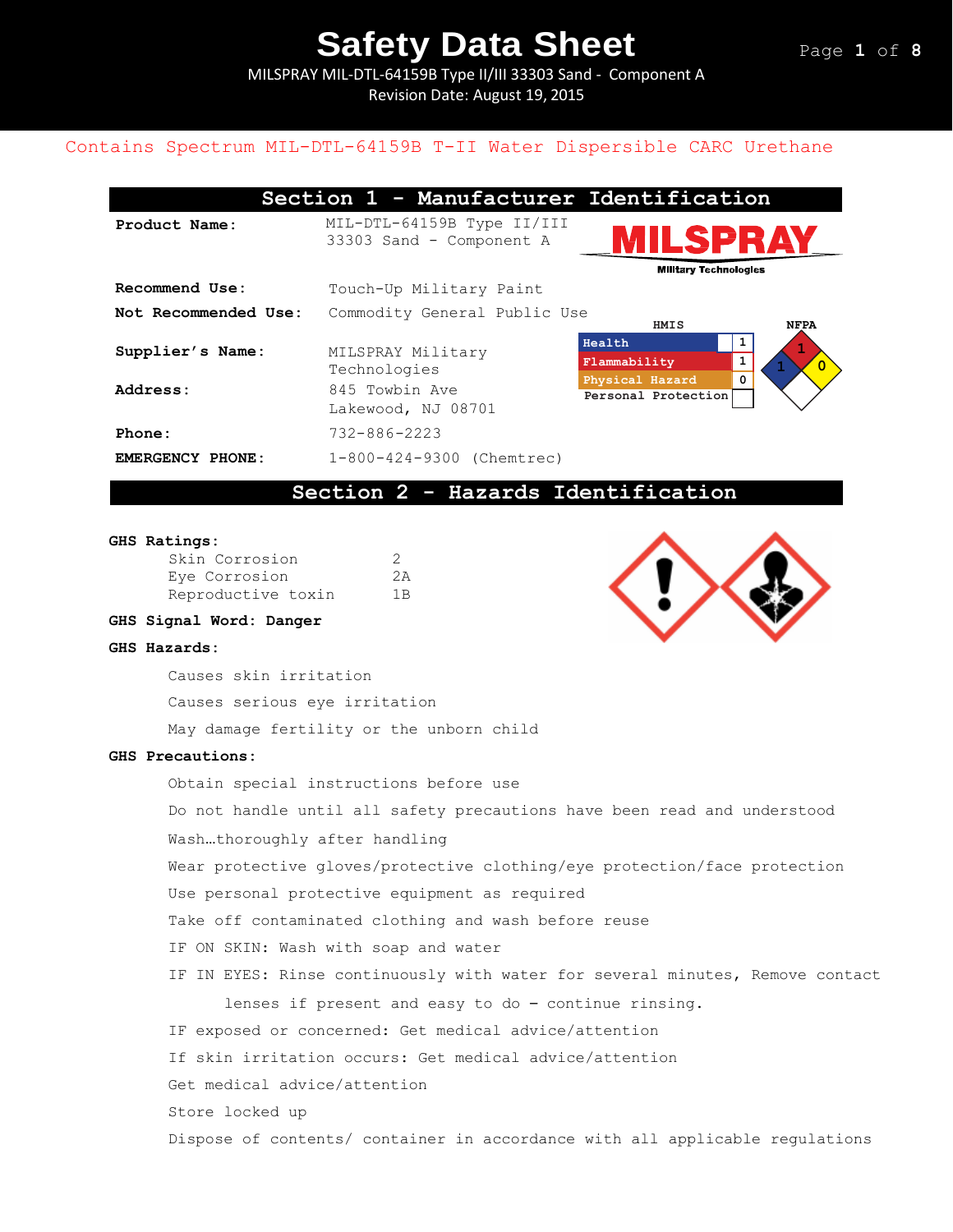MILSPRAY MIL-DTL-64159B Type II/III 33303 Sand - Component A Revision Date: August 19, 2015

# **Section 3 - Composition/Information on Ingredients**

| Chemical                                       | CAS No.          | Weight<br>Percent |
|------------------------------------------------|------------------|-------------------|
| Water                                          | $7732 - 18 - 15$ | $40 - 50%$        |
| Trade Secret                                   | N/A              | $10 - 20$ %       |
| Polymeric condensate of urea &<br>formaldehyde | $19011 - 05 - 6$ | $10 - 20$ %       |
| Titanium Dioxide                               | $13463 - 67 - 7$ | $5 - 10%$         |
| n-Methyl-2-Pyrrolidone                         | $872 - 50 - 4$   | $1 - 5%$          |
| Green Chromium (III) Oxide                     | $1308 - 38 - 9$  | $1 - 5%$          |
| Ethene, Homopolymer                            | $68441 - 17 - 8$ | $1 - 5%$          |
| Inorganic Metal Oxide                          | $20344 - 49 - 4$ | $1 - 5%$          |

# **Section 4 - First Aid Measures**

**EYE CONTACT:** Flush eyes gently with water while holding eyelids apart. If symptoms persist or if there is any visual difficulty, seek immediate medical attention.

**SKIN CONTACT:** Remove contaminated clothing. Wash exposed area with soap and water. If symptoms persist, seek medical attention. Launder clothing before reuse.

**INHALATION:** If symptoms develop, move individual away from exposure and into fresh air. If symptoms persist, seek medical attention. If breathing is difficult, administer oxygen. Keep person warm and quiet; seek immediate medical attention.

**INGESTION:** Seek medical attention. If individual is drowsy or unconscious, do not give anything by mouth; place individual on the left side with the head down. Contact a physician, medical facility, or poison control center for advice about whether to induce vomiting. If possible, do not leave individual unattended. **NOTE TO PHYSICIAN:** Preexisting disorders of the following organs (or organ systems) may be aggravated by exposure to this material: lung (ie; asthma-like conditions), skin (redness or rash-like symptoms, irritation)

### **Section 5 - Fire Fighting Measures**

**FLASH POINT:** 95C (203F)

#### **LEL:** 1.00 **UEL:** 10.00

**SUITABLE EXTINGUISHING MEDIA:** Use water, foam, Carbon Dioxide, or Dry Chemical fire fighting apparatus .

**UNSUITABLE EXTINGUISHING MEDIA:** Not available.

**UNUSUAL FIRE & EXPLOSION HAZARDS:** This water based solution in non-flammable however, in a fire situation vapors that are heavier than air and may travel along the ground or be moved by ventilation and ignited by heat, pilot lights, other flames, or other ignition sources at locations distant from material handling area. Never use welding or cutting torch on or near containers even when empty, as product and/or product residue can ignite explosively.

**PRODUCTS OF COMBUSTION:** May form oxides of carbon, and nitrogen.

**PROTECTION OF FIREFIGHTERS:** Treat all fires as chemical in nature. The use of water may be suitable as an extinguishing media, but will be helpful in keeping adjacent containers cool. Avoid spreading burning liquid with water used for cooling purposes.

**FIRE FIGHTING EQUIPMENT:** Firemen and emergency responders: wear full turnout gear or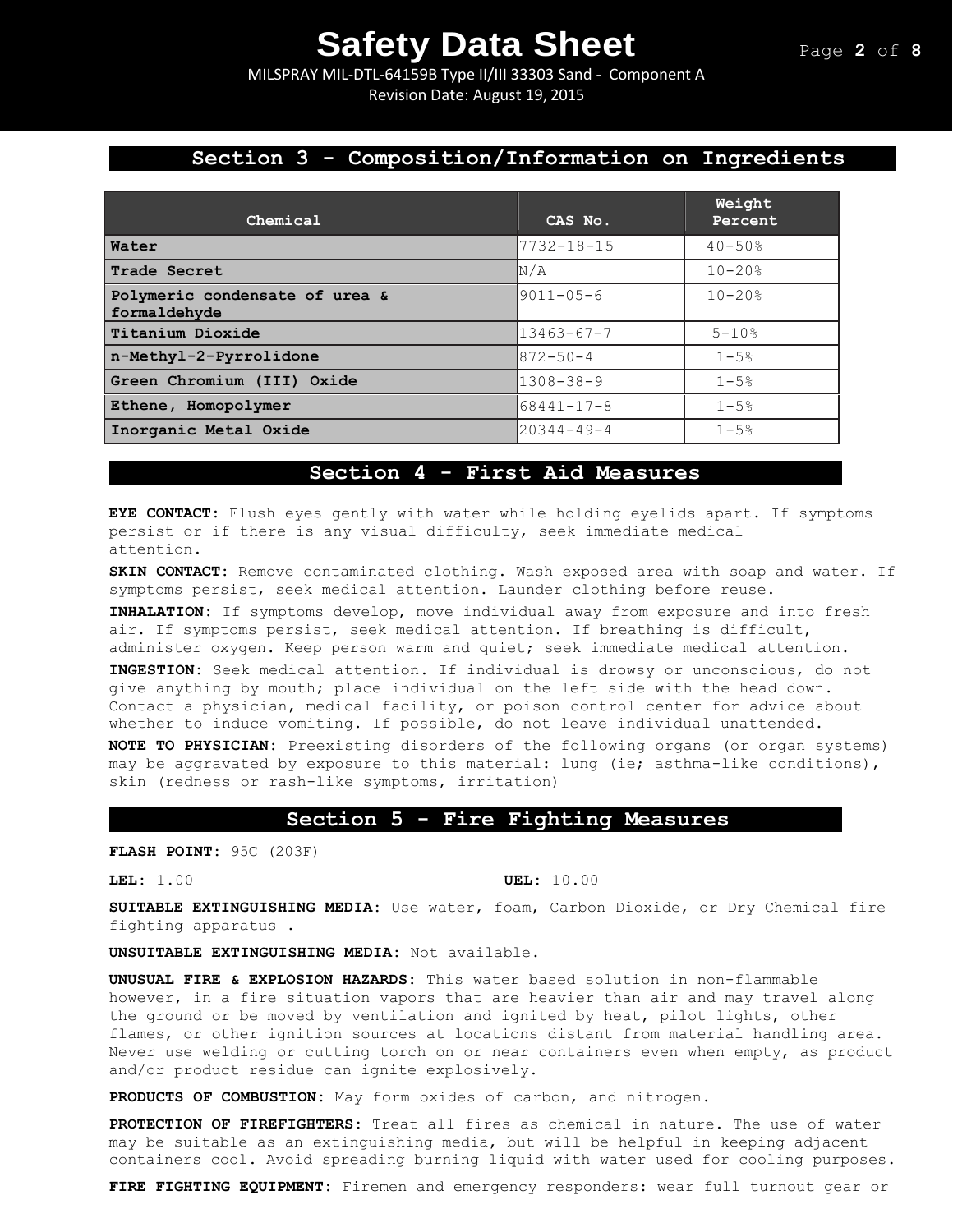# MILSPRAY MIL-DTL-64159B Type II/III 33303 Sand - Component A

Revision Date: August 19, 2015

Level A equipment including positive-pressure, self-contained breathing apparatus (SCBA), and chemical resistant personal protective equipment. Refer to the personal protective equipment section of this SDS.

**NFPA 704:** Health = 1 Flammability = 1 Instability = 0

### **Section 6 - Accidental Release Measures**

**PERSONAL PRECAUTIONS:** Not available.

**SPILL AND LEAK PROCEDURES:** Spill supervisor - Ensure cleanup personnel wear all appropriate Personal Protective Equipment (PPE), including respiratory protection. Remove all ignition sources. Keep nonessential personnel away from the contaminated area.

**ENVIRONMENTAL PRECAUTIONS:** Stop spill at source, and prevent material from entering drains, sewers, streams or other bodies of water.

**METHODS OF CONTAINMENT:** Dike spill area with suitable absorbent material or chemical booms to limit spreading. If run-off occurs, notify authorities as required.

#### **METHODS OF CLEAN-UP:**

**SMALL SPILLS:** Ventilate area, and keep sources of ignition and hot metal surfaces isolated from the spill Absorb liquid using vermiculite, sawdust, speedy-dry, or other suitable floor absorbent material Use only non-sparking tools to collect and transfer to a suitable container for disposal in accordance with local, and federal regulations.

**LARGE SPILLS:** Eliminate all ignition sources, and ventilate area. Persons not wearing protective equipment should be excluded from area of spill until clean-up has been completed. Stop spill at source, and prevent material from entering drains, sewers, streams or other bodies of water. Dike spill area with suitable absorbent material or chemical booms to limit spreading. If runoff occurs, notify authorities as required. Pump or vacuum transfer spilled product to clean containers for recovery. Absorb unrecoverable product, and transfer contaminated absorbent, soil and other materials to containers for disposal in accordance with local, state, and federal regulations. Note; use only non-sparking equipment to clean up spills.

**OTHER INFORMATION:** Not available.

# **Section 7 - Handling and Storage**

**HANDLING**: Wear all appropriate Personal Protective Equipment (PPE). Wear respiratory protection or ensure adequate ventilation at all times as vapors can accumulate in confined or poorly ventilated areas. Use the product in a manner which minimizes splashes and/or the creation of dust. Keep containers dry and closed when not in use. Do not handle or store material near heat, sparks, open flames, or other sources of ignition. Sufficiently ground container when transferring material from one container to another. Emergency eyewash fountains and safety showers should be available in the immediate vicinity of potential exposure. Sudden release of hot organic chemical vapors or mists from process equipment operating at elevated temperatures and pressures, or sudden ingress of air into vacuum equipment, may result in ignitions without the presence of obvious ignition sources. Any use of this product in elevated temperature, pressurized, or vacuum process should be thoroughly evaluated to establish and maintain safe operating conditions.

**STORAGE:** Store this material in tightly sealed original containers only, in a segregated area with adequate ventilation to prevent a build-up of "fumes" that could pose a safety hazard with regard to personal exposure and fire. Keep all sources of ignition away from storage area, and store material at temperatures between 50 to 80 degrees F.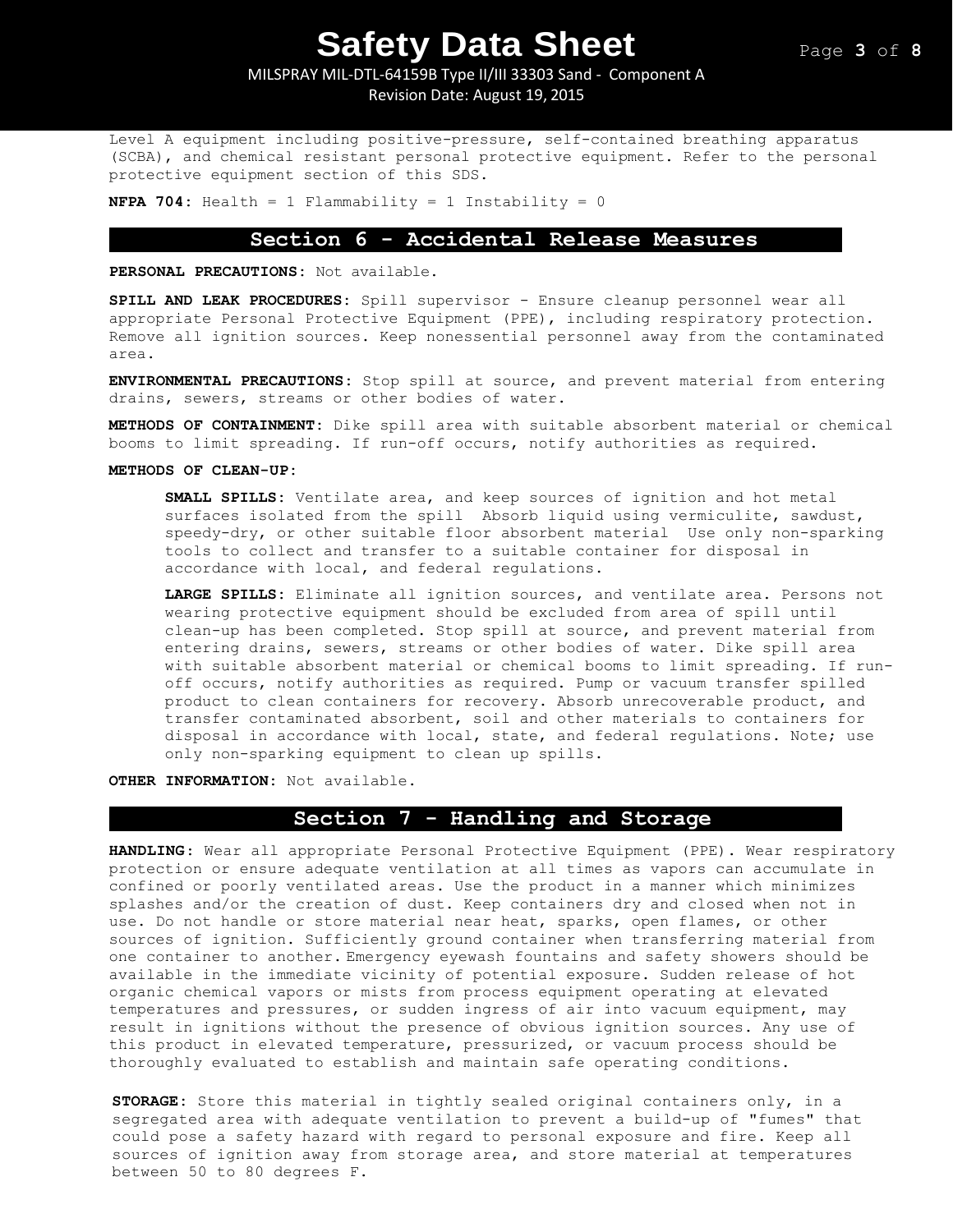MILSPRAY MIL-DTL-64159B Type II/III 33303 Sand - Component A Revision Date: August 19, 2015

## **Section 8 - Exposure Controls/Personal Protection**

| Chemical                                       | <b>OSHA</b><br>Exposure<br>Limits    | <b>ACGIH</b><br>Exposure<br>Limits   | Other<br>Exposure<br>Limits                                                           |
|------------------------------------------------|--------------------------------------|--------------------------------------|---------------------------------------------------------------------------------------|
| Water                                          | OELs not<br>established              | OELs not<br>established              |                                                                                       |
| Trade Secret                                   |                                      |                                      |                                                                                       |
| Polymeric condensate of<br>urea & formaldehyde | OELs not<br>established              | OELs not<br>established              |                                                                                       |
| Titanium Dioxide                               | PEL 15mg/m3<br>- TWA<br>(total dust) | TLV<br>$10mg/m3-TWA$<br>(total dust) | PEL 15mg/m3<br>- TWA (total<br>dust)<br>PEL $5mg/m3 -$<br>TWA<br>(respirable<br>dust) |
| n-Methyl-2-Pyrrolidone                         | OELs not<br>established              | OELS not<br>established              | PEL 25 ppm-<br>TLV                                                                    |
| Green Chromium (III)<br>Oxide                  | OELS not<br>established              | OELs not<br>established              |                                                                                       |
| Ethene, Homopolymer                            | OELs not<br>established              | OELs not<br>established              |                                                                                       |
| Inorganic Metal Oxide                          | OELs not<br>established              | OELs not<br>established              |                                                                                       |

**ENGINEERING CONTROLS:** Ensure that any processing ovens are vented to prevent the introduction of fumes into the workplace, and to prevent a build up of fume within the oven. Use only explosion proof equipment, ground containers and transfer equipment. Use only chemically resistant transfer equipment, and measuring containers.

**EYE PROTECTION**: The use of safety glasses, chemical goggles, and/or face shields are recommended to safeguard against potential eye contact, irritation, or injury. The availability of eye wash stations when using this product is highly recommended.

**SKIN PROTECTION:** The use of chemical resistant gloves is recommended to prevent repeated or prolonged contact with the skin. Wear impervious clothing and boots. The use of chemical aprons is advised when working with and/or transferring these materials. The availability of safety showers in work areas is recommended**.** 

**RECOMMENDED VENTILATION:** General mechanical ventilation may be sufficient to keep product vapor concentrations within specified time-weighted averages. If general ventilation proves inadequate to maintain safe vapor concentrations, supplemental local exhaust may be required.

**RESPIRATORY PROTECTION**: If workplace exposure limits of product or any component is exceeded, the use of a NIOSH/MSHA respirator will be necessary. In general the use of an organic vapor cartridge with a dust/mist pre-filter will be sufficient. In the absence of proper environmental controls, a NIOSH/MSHA approved air supplied respirator is advised.

**CONTAMINATED EQUIPMENT:** Dispose of the waste in compliance with all Federal, state, regional, and local regulations.

**HYGIENE:** Not available.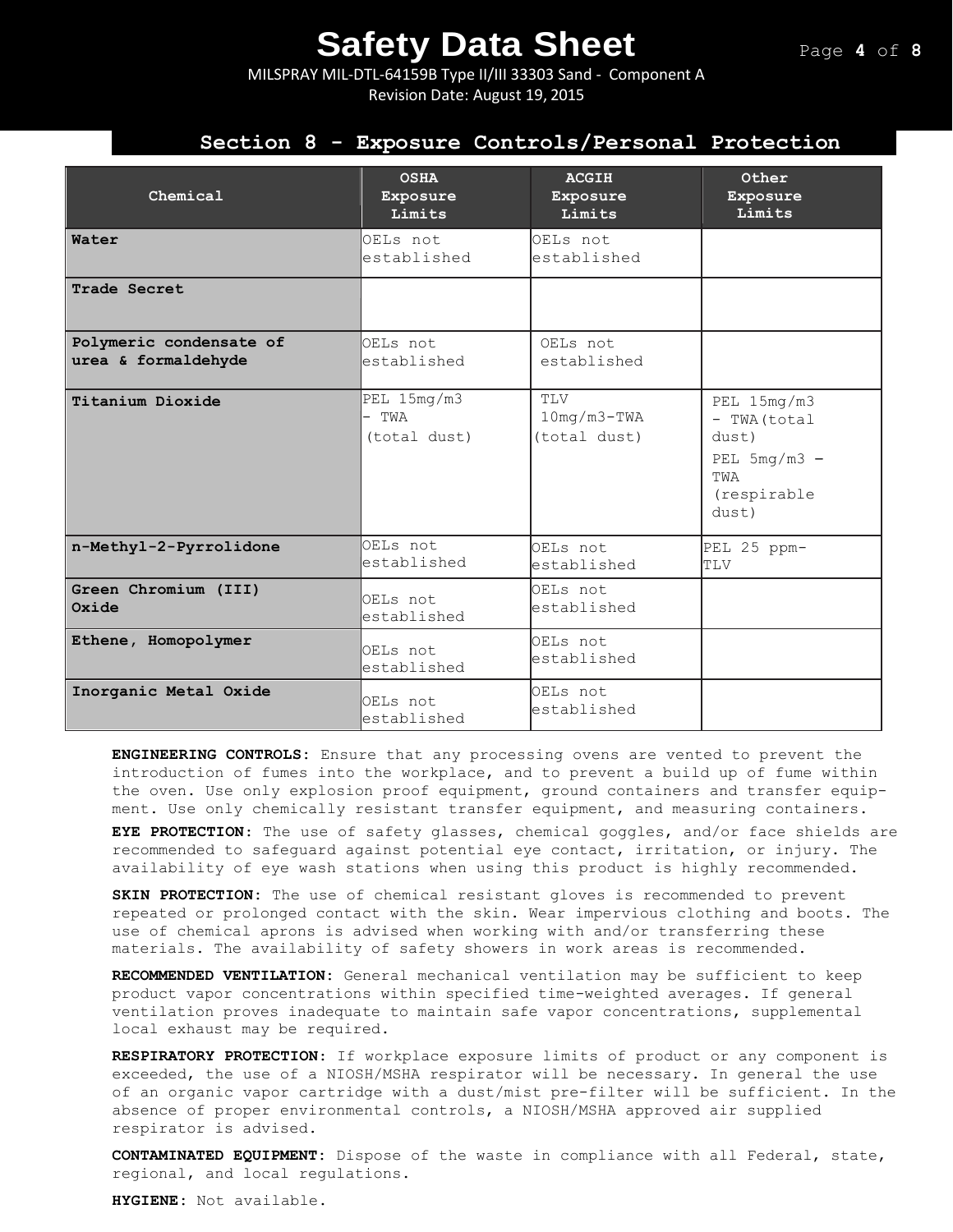MILSPRAY MIL-DTL-64159B Type II/III 33303 Sand - Component A Revision Date: August 19, 2015

### **Section 9 - Physical and Chemical Properties**

**APPEARANCE:** Viscous liquid either colored or milky depending on product. **ODOR:** Strong solvent/ammonia type odor. **ODOR THRESHOLD:** Not available. **PHYSICAL STATE:** Liquid **% Volume Volatile:** 65.65 **Formula Lb/Gal:** 10.22 **Boiling Range:** 77 to 100°C **EVAPORATION RATE:** Slower than ether. **pH:** Not available. **MELTING POINT/FREEZING POINT:** Not available. **FLASH POINT:** 95°C (203°F) **FLAMMABILITY:** Not available. **UPPER/LOWER LIMITS FLAMMABILITY:** 10.00/1.00 **VAPOR PRESSURE:** Not available. **RELATIVE DENSITY:** 1.225 **SOLUBILITY:** Not available. **PARTITION COEFFICIENT:** Not available. **AUTO-IGNITION TEMPERATURE:** Not available. **DECOMPOSITION TEMPERATURE:** Not available. **VISCOSITY:** Not available. **VAPOR DENSITY:** Heavier than air. **Lbs VOC/Gallon Less Water:** 0.94 **Gms VOC/Liter Less Water:** 112

# **Section 10 - Stability and Reactivity**

**STABILITY:** Stable.

**CONDITIONS TO AVOID:** Not available.

**INCOMPATIBLE MATERIALS:** The following incompatibilities may exist with components of this product. Strong oxidizing agents, acids, and alkali/base/caustic solutions, and heat. Strong oxidizing agents. Acids, strong oxidizing agents.

**HAZARDOUS DECOMPOSITION PRODUCTS:** Thermal decomposition in the presence of air may yield the following; Oxides of carbon, such as carbon dioxide & carbon monoxide. May form: aldehydes, carbon dioxide and carbon monoxide, ketones, organic acids.

**POSSIBILITY OF HAZARDOUS REACTIONS:** Hazardous polymerization will not occur.

### **Section 11 - Toxicological Information**

**LIKELY ROUTES OF EXPOSURE:** Eye contact, Skin contact, Ingestion, and Inhalation

**EYE:** Can cause eye irritation. Symptoms include stinging, tearing, redness, and swelling of eyes. **INHALATION:** Breathing of vapor or mist is possible. Breathing small amounts of this material during normal handling is not likely to cause harmful effects.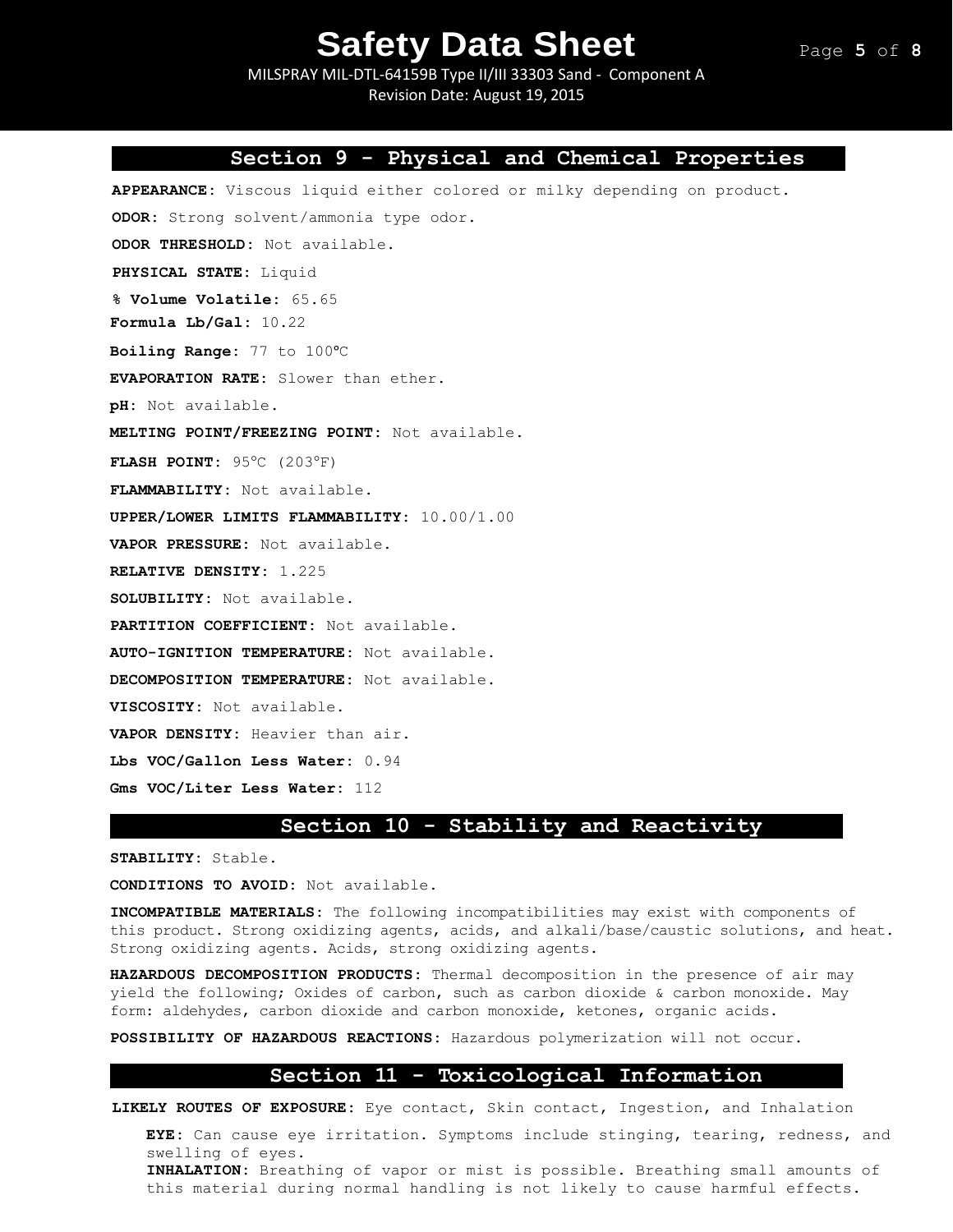MILSPRAY MIL-DTL-64159B Type II/III 33303 Sand - Component A Revision Date: August 19, 2015

Breathing large amounts may be harmful. Symptoms usually occur at air concentrations higher than the recommended exposure limits. **SKIN:** May cause mild skin irritation. Prolonged or repeated contact may dry the skin. Symptoms may include redness, burning, drying and cracking of skin, and skin burns. Passage of this material into the body through the skin is possible, but it is unlikely that this would result in harmful effects during safe handling and use. **Ingestion:** Swallowing small amounts of this material during normal handling is not likely to cause harmful effects. Swallowing large amounts may be harmful. This material can get into the lungs during swallowing or vomiting. This results in lung inflammation and other lung injury.

**CHRONIC EFFECTS:** Contains trivalent chromium compounds. As noted by the American Conference of Governmental Industrial Hygienists (ACGIH) in their publication, "Documentation of the Threshold Limit Values", repeated and prolonged exposures to trivalent chromium compounds may cause delayed effects involving the respiratory system.

**MEDICAL CONDITIONS AGGRAVATED BY EXPOSURE:** Signs and symptoms of exposure to this material through breathing, swallowing, and/or passage of the material through the skin may include: mouth and throat irritation, stomach or intestinal upset, irritation of the nose, throat & airways, central nervous system depression, high blood sugar, coma.

**TARGET ORGANS:** Reproductive system and skin. This material shortens the time of onset or worsens the liver and kidney damage induced by other chemicals. Overexposure to this material has been suggested as a cause of the following effects in laboratory animals: mild, reversible liver effects, mild, reversible kidney effects, blood abnormalities.

**CANCER INFORMATION:** Based on the available information, this material cannot be classified with regard to carcinogenicity. This material is NOT listed as a carcinogen by the International Agency for Research on Cancer, the National Toxicology Program, or the Occupational Safety and Health Administration.

**Carcinogenicity:** The following chemicals comprise 0.1% or more of this mixture and are listed and/or classified as carcinogens or potential carcinogens by NTP, IARC, OSHA (mandatory listing), or ACGIH (optional listing) .

CAS Number-None; Description-N/A; % Weight-N/A; Carcinogen Rating-N/A

**DEVELOPMENTAL INFORMATION:** This material (or a component) may be harmful to the human fetus based on positive test results with laboratory animals. Case studies show that prolonged intentional abuse of this product during pregnancy can cause birth defects in humans.

**MIXTURE TOXICITY:** Inhalation Toxicity LC50: 2mg/L **COMPONENT TOXICITY:**

n-Methyl-2-Pyrrolidone Oral LD50: 3,598 mg/kg (Rat) Dermal LD50: 8 g/kg (Rabbit) Inhalation LC50: 3 mg/L (Rat)

### **Section 12 - Ecological Information**

**ENVIRONMENTAL EFFECTS:** Not available.

### **Section 13 - Disposal Considerations**

As the US EPA, state, regional, and other regulatory agencies may have jurisdiction over the disposal of your facility's hazardous waste, it is incumbent upon you, the hazardous waste generator, to learn of and satisfy all the requirements which affect you. Dispose of the hazardous waste at a properly licensed and permitted disposal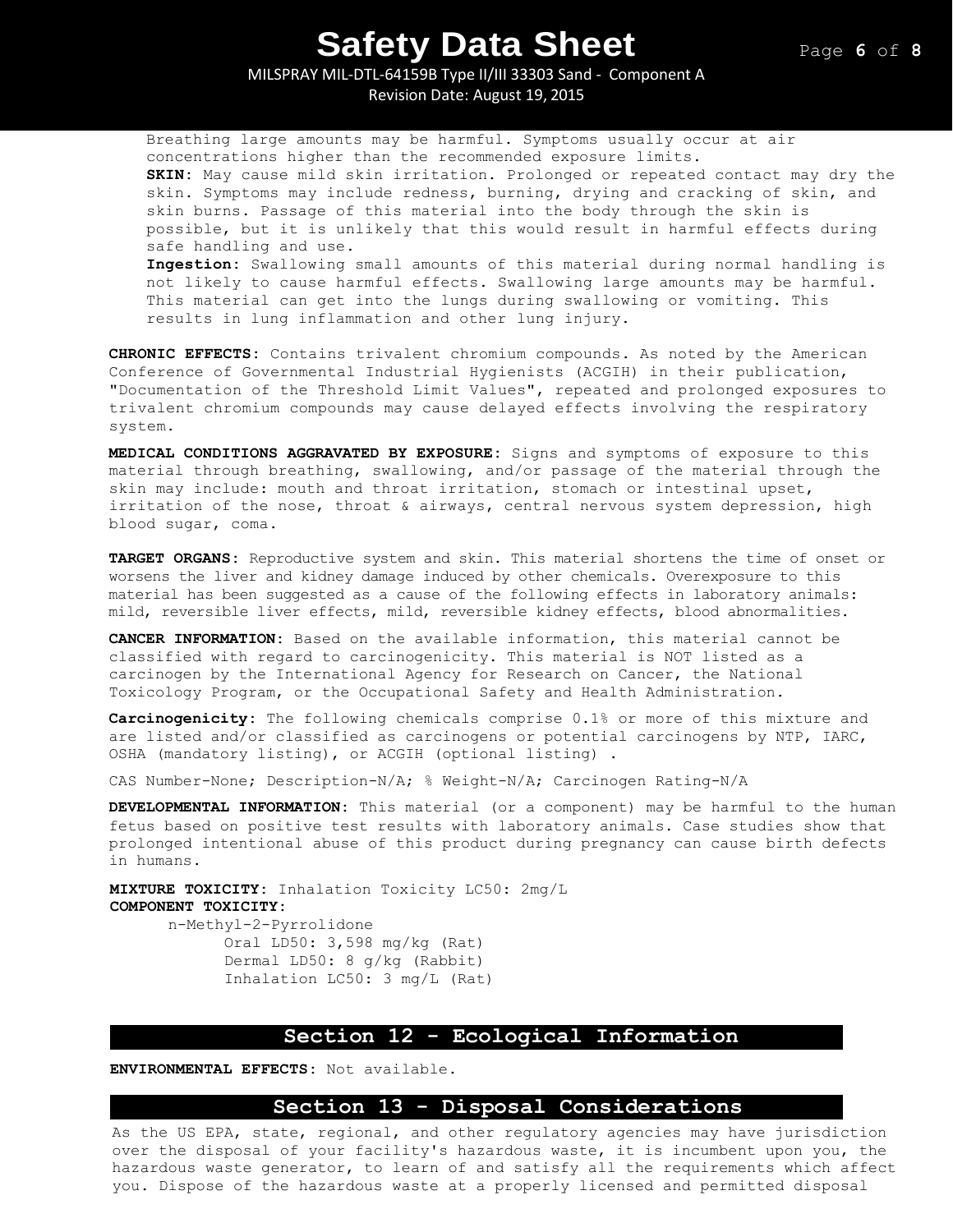### MILSPRAY MIL-DTL-64159B Type II/III 33303 Sand - Component A Revision Date: August 19, 2015

site or facility. Ensure conformity to all applicable hazardous waste disposal regulations.

The US EPA Hazardous Waste Numbers which follow are applicable to this unadulterated product if the product enters the "waste stream." Refer to Title 40 of the Code of Federal Regulations, Part 261 (40 CFR 261) . This part of the Code identifies solid wastes which are subject to regulation under various sections of the Code and which are subject to the notification requirements of Section 3010 of the Resource Conservation and Recovery Act (RCRA).

### **Section 14 - Transport Information**

**DOMESTIC (USDOT):**

Proper Shipping Name: Non-Hazardous Water Base Paint Hazard Class: Not applicable. Packing Group: Not applicable. Quantity: Not applicable.

### **Section 15 - Regulatory Information**

Other regulatory information is listed where applicable.

**State of California Safe Drinking Water and Toxic Enforcement Act of 1986 (Proposition 65):** WARNING! This product contains the following chemicals which are listed by the State of California as carcinogenic or a reproductive toxin:

872-50-4 n-Methyl-2-Pyrrolidone 1 to 5 %

13463-67-7 Titanium Dioxide 5 to 10 %

**Commonwealth of Massachusetts "Right to Know":** This product contains the following toxic or hazardous substances which appear on the Massachusetts Substance List:

Green Chromium (III) Oxide 1 to 5 % n-Methyl-2-Pyrrolidone 1 to 5 %

Titanium Dioxide 5 to 10 %

**New Jersey Worker and Community Right To Know Hazardous Substance List:** The following substances appear on the New Jersey Right To Know Hazardous Substance List:

Green Chromium (III) Oxide 1 to 5 % n-Methyl-2-Pyrrolidone 1 to 5 % Titanium Dioxide 5 to 10 %

**Commonwealth of Pennsylvania Worker and Community Right-To-Know Act:** This product contains the following chemicals which appear on the Pennsylvania Hazardous Substance List:

872-50-4

13463-67-7

#### **EU Risk Phrases**

**R43**: May cause sensitization by skin contact

#### **Safety Phrase:**

**S23**: Do not breathe gas/fumes/vapor/spray (appropriate wording to be specified

by

the manufacturer)

**S24**: Avoid contact with skin